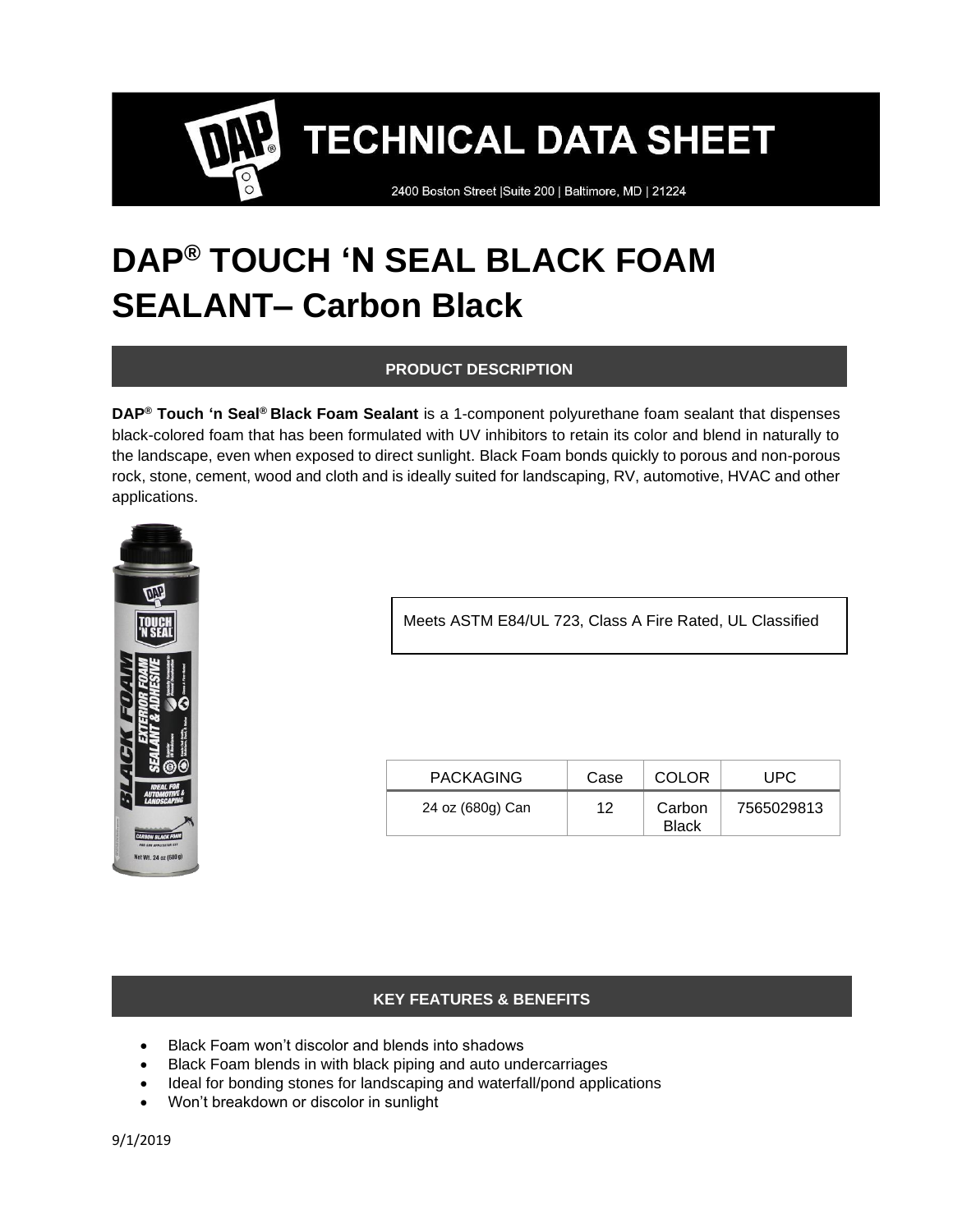2400 Boston Street | Suite 200 | Baltimore, MD | 21224

- Excellent for outdoor use
- Safe for plants and fish
- Interior / exterior use

#### **SUGGESTED USES**

#### **USE TO FILL AND SEAL:**

- HVAC
- RV / Automotive
- Retention walls / foundations
- Exterior gaps / voids in foundations retention walls, crawlspaces
- Stone and block adhesive
- Ideal for ponds and waterfalls directs water flow

#### **FOR BEST RESULTS**

- Apply in temperatures between 60°F 100°F (16°C to 38°C)
- Surface must be clean, dry, and free of all foreign material for adhesion
- Dispense in the UPSIDE-DOWN position
- Apply in spaces with 40% relative humidity or greater
- If used outdoors, paint to avoid foam discoloration
- Use around, not inside, junction boxes

#### **APPLICATION**

**DIRECTIONS: Important – read all directions and cautions before use. Always wear gloves, eye protection and work clothes. Use drop cloths. Product is flammable during dispensing – turn off sources of ignition prior to use. Always refer to local building codes prior to application of Touch 'n Seal sealants.** 

**Preparation:** To promote adhesion, surface must be clean, dry, and free of all foreign material. For easy attachment to foam applicator gun, apply petroleum jelly to the gun basket before screwing on can. While pointing in a safe direction, depress trigger and attach gun to can (see instructions inside gun box). Do not over-tighten. Important: Before starting the job, first practice dispensing onto scrap materials.

**Application:** For best results this product should only be dispensed in the UPSIDE-DOWN position and apply in spaces with 40% greater relative humidity. Fill gap no more than 1/4 full, allowing room for expansion. Foam will be tack-free in about 10 minutes (50% RH). Do not overfill. Excess foam can be trimmed, sanded, caulked or plastered as necessary. Direct sunlight discolors foam if not painted or covered.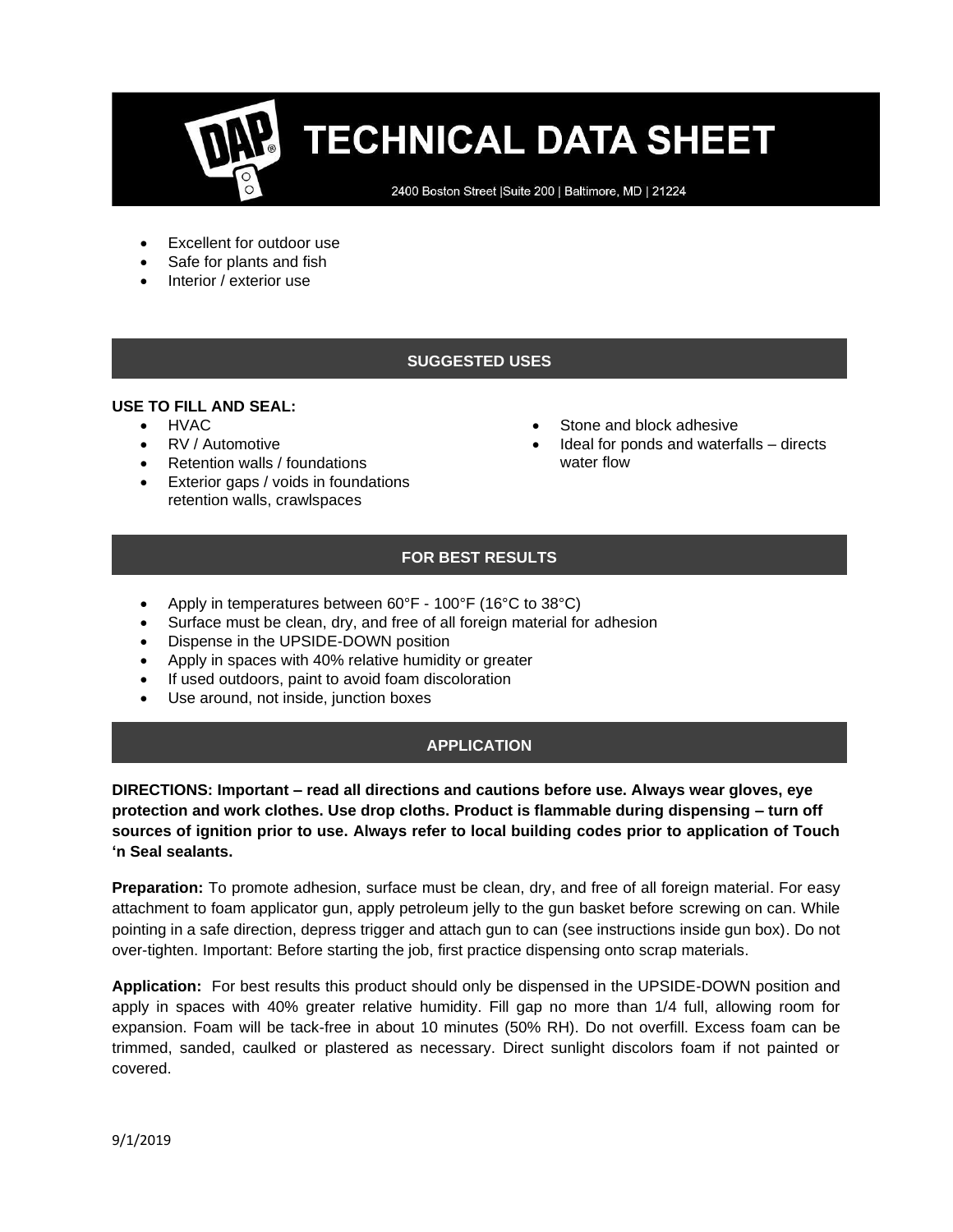2400 Boston Street | Suite 200 | Baltimore, MD | 21224

**Can Replacement:** While pointing the gun in a safe direction, depress trigger and quickly remove empty can. Spray basket with polyurethane foam cleaner and immediately replace with a new can of foam to prevent foam from hardening in the gun.

**Clean-up:** If wet foam contacts skin, clean immediately with a dry rag – do not use water – water accelerates curing. Cured foam must be removed mechanically from surfaces. Uncured foam can be cleaned from most surfaces with Foam Cleaner or acetone. If foam dries on skin, apply generous amounts of petroleum jelly, put on plastic gloves and wait 1 hour. With a clean cloth, firmly wipe off residue and repeat process if necessary. DO NOT use acetone or other solvents to remove product from skin.

**Storage/Re-Use:** Turn gun's flow control knob to closed position and store can in upright position (with gun still attached). To restart, shake well for 30 seconds, turn flow control knob to open position and dispense foam. Maximum Storage: 15 days. Store can upright below 90° F (33°C).

| Yield per can (1/4" bead) ASTM C1536                           | 3200 linear feet            |  |
|----------------------------------------------------------------|-----------------------------|--|
| Dry Time/ Tack Free                                            | Approx. 10 min. @ 50% RH    |  |
| Cure Time                                                      | Approx. 1 hour              |  |
| Shelf Life                                                     | 18 months (unopened)        |  |
| <b>Application Temperature Range</b>                           | 60°F to 100°F (16°C ~ 38°C) |  |
| Cuttable                                                       | Approx. 30 min. hours       |  |
| ASTM C-518 R-Value                                             | 4-5 /in $(25mm)$            |  |
| Applicable Standards ICC-Evaluation Services (ICC-ESR-1926)    | Approved                    |  |
| California Bureau of Home Furnishings and Insulation           | Compliant                   |  |
| UL 1715 (Fire Test)                                            | Pass                        |  |
| UL Classified Caulking & Sealants                              | Listed                      |  |
| UL 723 Surface Burning Characteristics Fire Test (Flame/Smoke) | 15/25                       |  |

#### **SAFETY**

See product label or Safety Data Sheet (SDS) for health and safety information. You can request an SDS by visiting our website at dap.com or calling 888-DAP-TIPS.